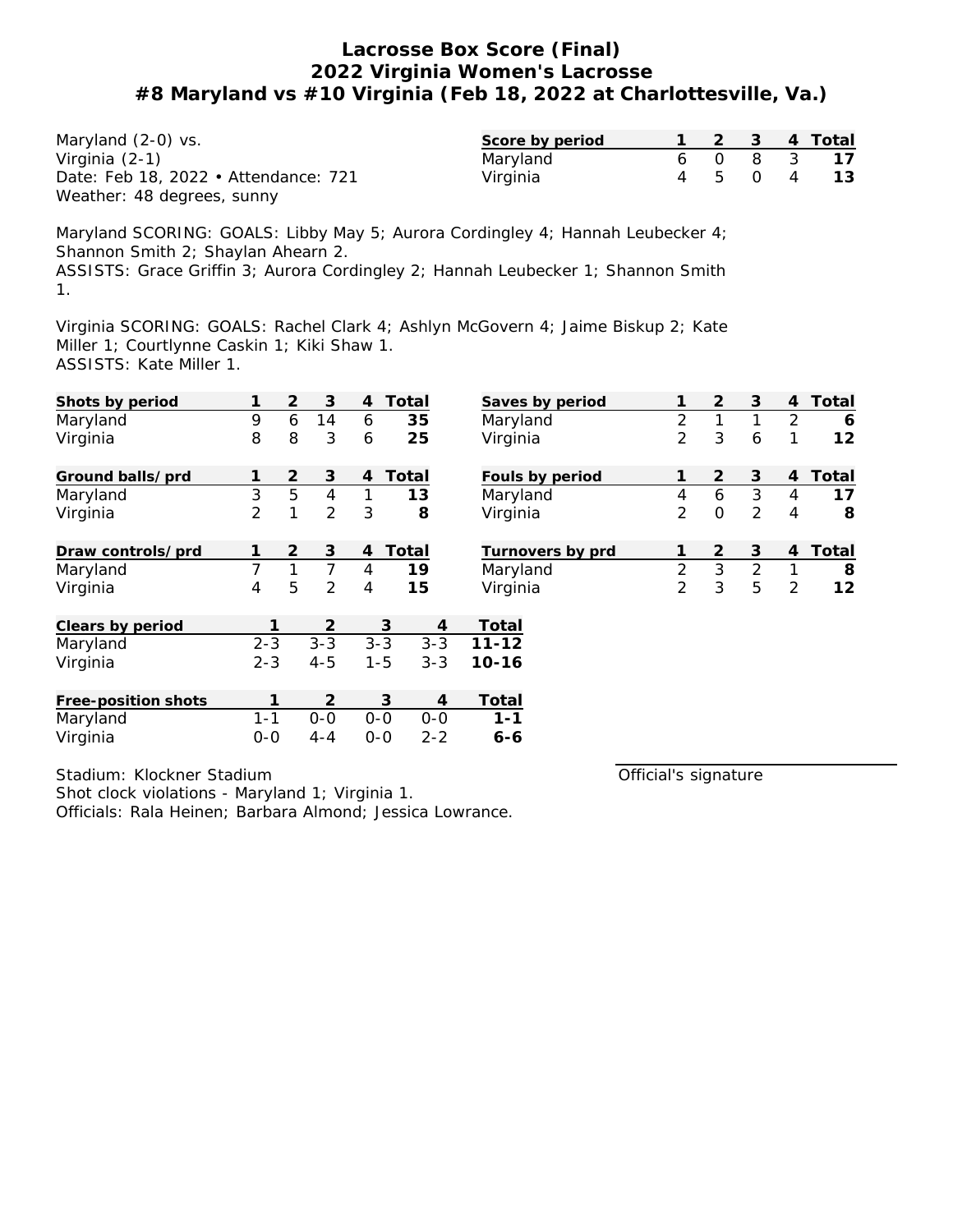| Virginia     |    |                               |                |   |                |     |          |       |    |            |                          |    |     |
|--------------|----|-------------------------------|----------------|---|----------------|-----|----------|-------|----|------------|--------------------------|----|-----|
| Pos          | ## | <b>Player</b>                 | G              | A | Pts Sh         |     | SO GB DC |       |    | <b>FPS</b> | TO                       | CТ | Fo. |
| d            | 2  | Devon Whitaker                |                |   |                |     |          |       |    |            |                          |    |     |
| d            | 3  | Nina Garfinkel                |                |   |                |     |          |       |    |            |                          | 1  |     |
| a            | 5  | Rachel Clark                  | 4              |   | 4              | 8   | 6        |       | 1  | $1 - 1$    |                          |    |     |
| a            | 14 | Morgan Schwab                 |                |   |                | 1   |          |       |    |            | 1                        |    | 1   |
| m            | 15 | Aubrey Williams               |                |   |                |     |          |       | 6  |            |                          |    |     |
| a            | 16 | Ashlyn McGovern               | 4              |   | 4              | 4   | 4        |       |    | $3 - 3$    | $\overline{\phantom{0}}$ |    |     |
| m            | 23 | Kiki Shaw                     | 1              |   |                | 1   | 1        |       | 2  |            | 1                        |    |     |
| m            | 25 | Courtlynne Caskin             | 1              |   | 1              | 3   | 3        | 1     | 3  |            | 1                        |    |     |
| d            | 26 | Megan Gordon                  |                |   |                |     |          | 2     | 1  |            | 2                        |    | 2   |
| d            | 36 | Ellena Schildmeyer            |                |   |                |     |          |       |    |            |                          |    | 1   |
| d            | 37 | Myla Grace Barnett            |                |   |                |     |          |       |    |            | 1                        |    |     |
| $\mathbf{q}$ | 51 | Ashley Vernon                 |                |   |                |     |          |       |    |            | 1                        |    |     |
|              |    | -- Substitutes --             |                |   |                |     |          |       |    |            |                          |    |     |
|              | 7  | Mackenzie Hoeg                |                |   |                |     |          |       |    |            |                          |    |     |
|              | 8  | Jaime Biskup                  | $\overline{2}$ |   | 2              | 7   | 4        |       |    | 2-2        | 1                        |    |     |
|              | 11 | Abby Manalang                 |                |   |                |     |          |       |    |            |                          |    |     |
|              | 19 | Annie Dyson                   |                |   |                |     |          |       |    |            |                          |    |     |
|              | 21 | Kate Miller                   | 1              | 1 | $\mathfrak{D}$ | 1   | 1        |       |    |            | 1                        |    |     |
|              | 28 | Maggie Bostain                |                |   |                |     |          |       |    |            |                          |    |     |
|              |    | Totals                        | 13             | 1 | 14             | 25  | 19       | 8     | 15 | $6 - 6$    | 12                       | 3  | 8   |
|              |    |                               |                |   |                |     |          |       |    |            |                          |    |     |
| #            |    | Goalkeepers<br><b>Minutes</b> |                |   | GА             | W/L |          | Saves |    |            |                          |    |     |
| 51           |    | Ashley Vernon<br>60:00        |                |   | 17             |     |          |       | 12 |            |                          |    |     |

Loss-Ashley Vernon (2-1).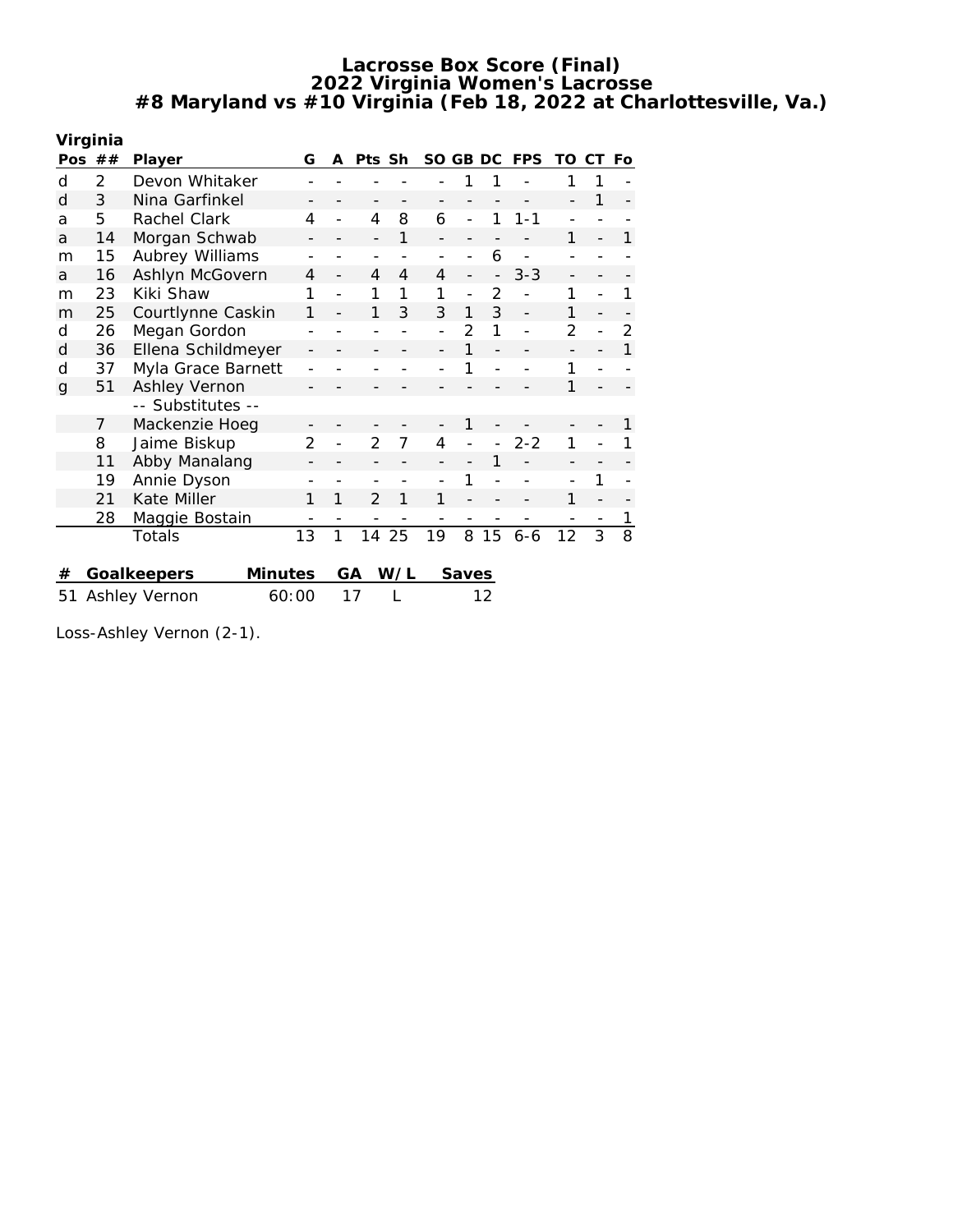**Maryland**

| Pos | ## | Player                 | G              | A              | Pts Sh         |                | SO. | GB            | DC | <b>FPS</b> | TO             | CT | Fo             |
|-----|----|------------------------|----------------|----------------|----------------|----------------|-----|---------------|----|------------|----------------|----|----------------|
| d   | 1  | Abby Bosco             |                |                |                |                |     | 3             | 8  |            | 1              |    |                |
| d   | 3  | Maddie Sanchez         |                |                |                |                |     | 1             |    |            |                | 1  |                |
| m   | 4  | Brianna Lamoureux      |                |                |                |                |     |               |    |            |                |    |                |
| a   | 6  | Eloise Clevenger       |                |                |                | 1              |     |               |    |            |                | 1  | 1              |
| a   | 9  | Libby May              | 5              |                | 5              | 7              | 6   | $\mathcal{P}$ | 1  |            |                |    |                |
| d   | 14 | Torie Barretta         |                |                |                |                |     | 1             |    |            |                |    | 3              |
| m   | 22 | Grace Griffin          |                | 3              | 3              | $\overline{2}$ |     |               |    |            |                | 1  | $\overline{2}$ |
| m   | 24 | Shaylan Ahearn         | $\overline{2}$ | $\overline{a}$ | $\overline{2}$ | 3              | 3   | 1             | 6  |            |                |    | $\overline{2}$ |
| m   | 32 | Shannon Smith          | $\mathcal{P}$  | 1              | 3              | 4              | 4   |               | 3  |            | $\overline{2}$ |    | 1              |
| g   | 33 | <b>Emily Sterling</b>  |                |                |                |                |     |               |    |            | 1              |    |                |
| a   | 40 | Hannah Leubecker       | 4              | 1              | 5              | 7              | 6   | 1             |    | $1 - 1$    |                |    |                |
| a   | 45 | Aurora Cordingley      | $\overline{4}$ | $\overline{2}$ | 6              | 8              | 8   | 3             | 1  |            | $\mathcal{P}$  | 3  | 4              |
|     |    | -- Substitutes --      |                |                |                |                |     |               |    |            |                |    |                |
|     | 2  | Victoria Hensh         |                |                |                | $\mathcal{P}$  | 1   |               |    |            |                |    |                |
|     | 11 | Aiden Peduzzi          |                |                |                |                |     |               |    |            |                |    |                |
|     | 21 | Jordyn Lipkin          |                |                |                |                |     |               |    |            |                |    |                |
|     | 28 | <b>Emily Lamparter</b> |                |                |                |                |     |               |    |            |                |    |                |
|     | 34 | <b>Kate Sites</b>      |                |                |                | 1              |     |               |    |            |                |    |                |
|     |    | Totals                 | 17             | 7              | 24             | 35             | 29  | 13            | 19 | $1 - 1$    | 8              | 6  | 17             |
|     |    |                        |                |                |                |                |     |               |    |            |                |    |                |
| #   |    | Minutes<br>Goalkeepers |                |                | GА             | W/L            |     | Saves         |    |            |                |    |                |
|     |    | 33 Emily Sterling      | 30:00          |                | 9              | W              |     |               | 3  |            |                |    |                |
| 28  |    | <b>Emily Lamparter</b> | 30:00          |                | 4              |                |     |               | 3  |            |                |    |                |
|     |    |                        |                |                |                |                |     |               |    |            |                |    |                |

Win-Emily Sterling (2-0).